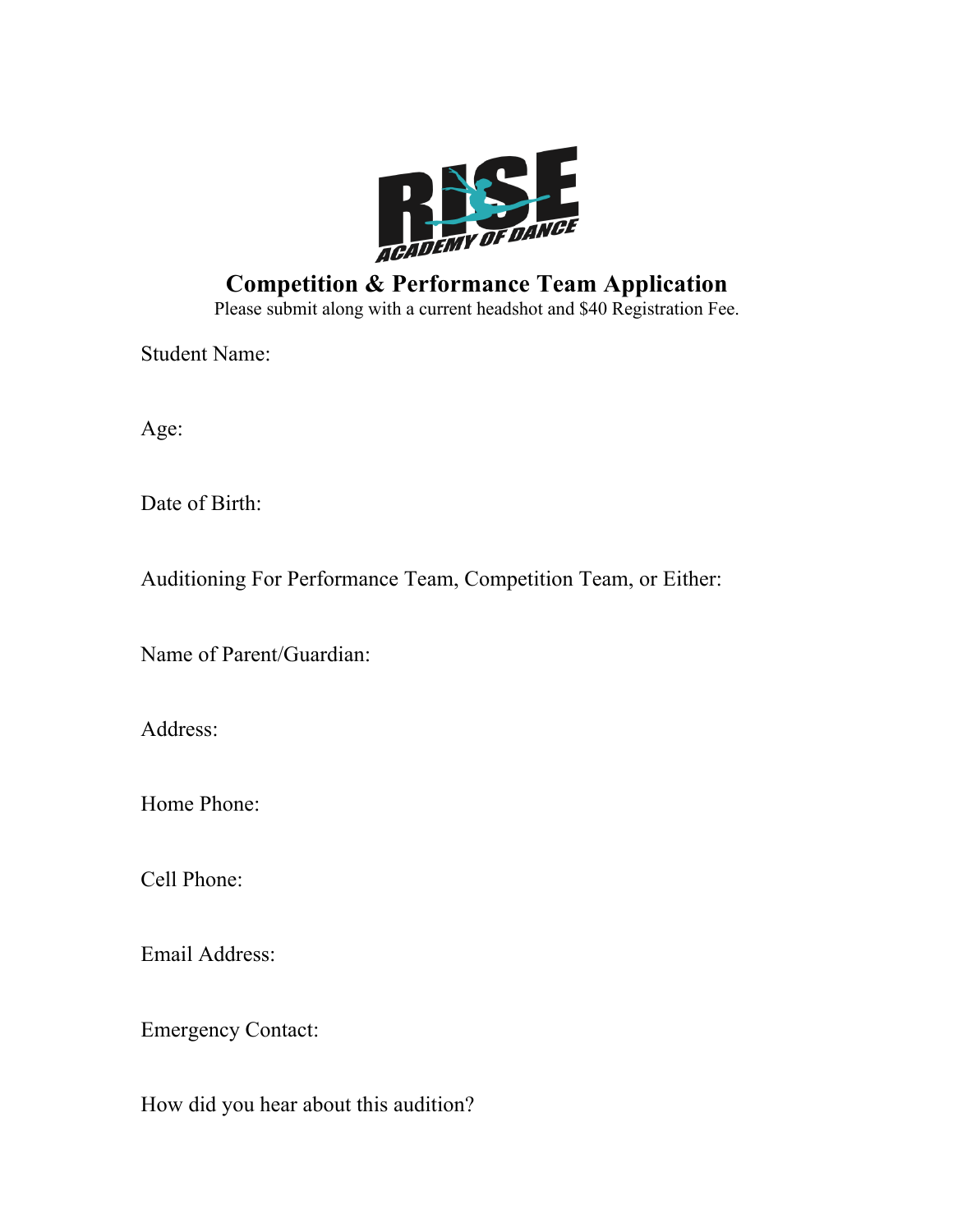## **Liability Waiver**

I am aware and fully understand that there are risks and dangers associated with participation in dance classes and different dance movements of the varied dance disciplines. These movements and activities could result in bodily injury, partial or total disability or death. The social and economic losses or damages which could result from these risks and dangers could be severe. I acknowledge that it is standard teaching protocol that students may be physically touched by a Rise Academy of Dance, ("RAD") Instructor during such student's instruction and I will not hold RAD liable for such physical touching. I understand that these risks and dangers may be caused by the negligence of the participant or the negligence of others. There may be risks not known to us or not foreseeable at this time.

I accept and assume all such risks and responsibilities of the losses and/or damages following such injury and/or disability however caused or alleged to be caused in whole or in part by the negligence of RAD, its Instructors, independent contractors, hosts, other participants/students, sponsors, advertisers, owners, officers and lessees of the premises used to conduct the event or activity and each of them, their officers, directors, agents and employees. I agree that this consent and assumption of risk statement covers each and every event or activity sponsored by RAD.

Consent for Emergency Treatment: In cases of emergency, RAD is authorized to arrange for medical services for the student and I consent to appropriate medical and surgical service recommended by licensed medical professionals. I accept full responsibility for all costs of said medical care and any emergency treatments. RAD will not be responsible for the cost of any medical care or emergency treatments. I hereby waive all claims whatsoever in connection with such medical treatments. I agree that RAD will not be held liable for and agree to hold RAD harmless from any and all liabilities, losses, damages or expenses related to the student's participation in any activities at RAD.

## **PLEASE INITIAL HERE (\_\_\_)**

## **PART 2: Release & Authorization For Use of Photographs & Video**

You hereby agree that you or your Children may be photographed or filmed by or on behalf of RAD during the course of your participation in RAD Programs (any such material is referred to as your "Images"). You further agree that RAD shall have an irrevocable, perpetual, world-wide, royalty-free and fully assignable right and license to display, transmit, exhibit, distribute, publish, or otherwise use in any manner whatsoever, in whole or in part, any of your Images for RAD's marketing purposes, including, without limitation, in connection with any communication, advertisement, or promotion in any media whether now known or hereafter devised, including, without limitation on RAD's website, print ads and social media accounts. You acknowledge and agree that you will have no right to payment or other consideration in connection with RAD's use of any of your Images and that RAD has no obligation to produce or use any such Images. Once your Images have been published or otherwise publicly distributed, RAD will have no ability to take them down or prevent further distribution by others.

## **PLEASE INITIAL HERE (\_\_\_)**

#### **PART 3: Coronavirus Assumption of Risk and Waiver of Liability Relating to Coronavirus/COVID-19**

COVID-19 is extremely contagious and is believed to spread mainly from person-to-person contact. It is believed that it can also live on and be transmitted through surfaces. I acknowledge that RAD has put preventative measures in place to reduce the spread of COVID-19; however, RAD cannot guarantee that my child(ren) or I will not become infected with COVID-19 or any other communicable disease or illness.

By signing this agreement, I acknowledge the contagious nature of COVID-19 and voluntarily assume the risk that my child(ren) and I may be exposed to or infected by COVID-19 by attending classes at RAD and that such exposure or infection may result in personal injury, illness, permanent disability, and death. I understand that the risk of becoming exposed to or infected by COVID-19 at RAD may result from the actions, omissions, or negligence of myself and others, including, but not limited to, RAD employees, independent contractors, volunteers, and program participants and their families. I voluntarily agree to assume all of the foregoing risks and accept sole responsibility for any injury to my child(ren) or myself (including, but not limited to, personal injury, disability, and death), illness, damage, loss, claim, liability, or expense, of any kind, that I or my child(ren) may experience or incur in connection with my child(ren)'s attendance at any RAD programming.